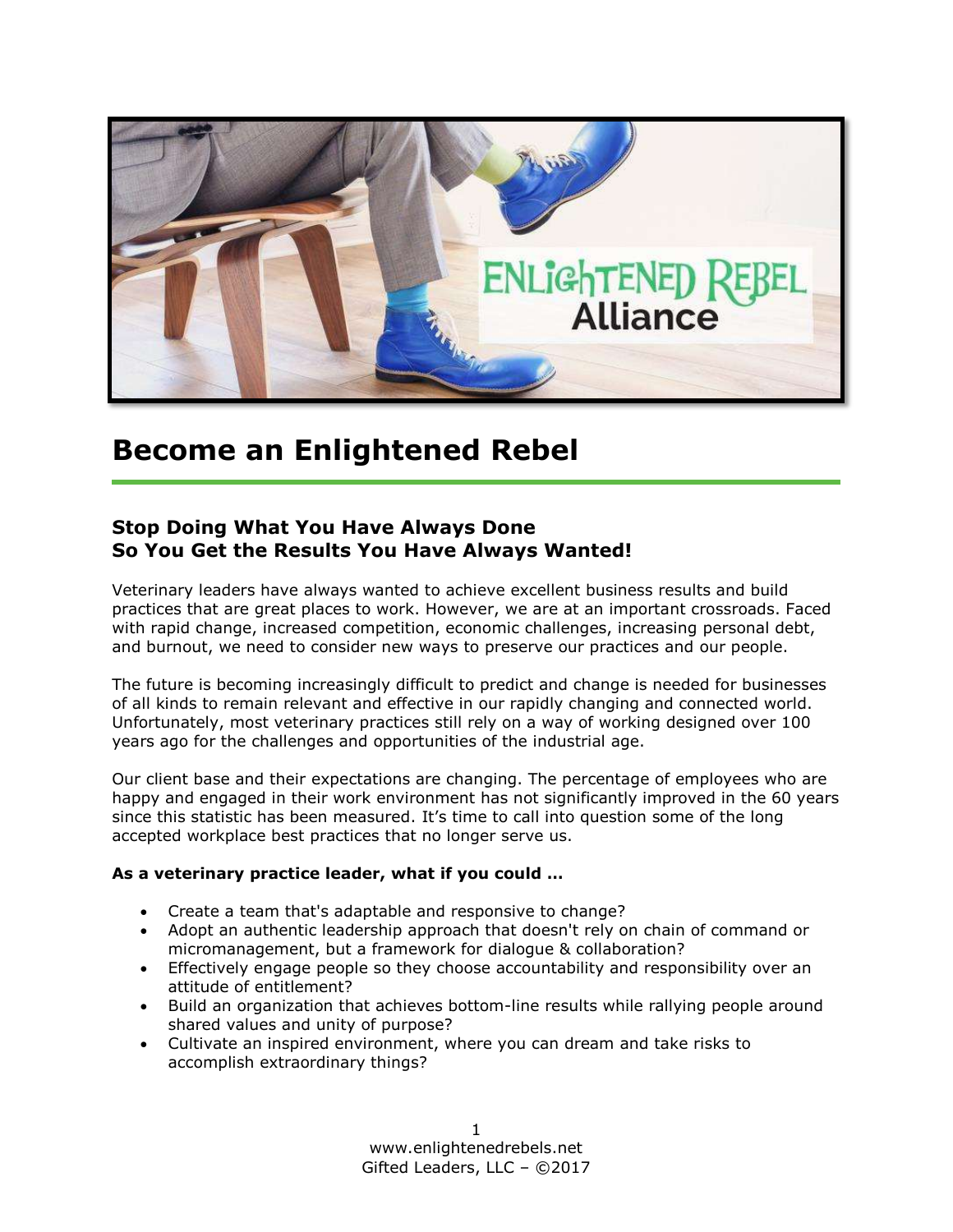All this is possible when you *redefine* leadership as a collective capacity (not just an individual competency), *redesign* your business as a network (not a hierarchy), and *revitalize* your workplace with humanity and purpose.

Einstein's definition of insanity – doing the same things over and over while expecting different results – is truer today than it has ever been. To deal with a future of rapid change, we need to reframe the way we think about work.

As an Alliance member, you will learn how to become an Enlightened Rebel, to break the mold of "business as usual," and to be equipped to create an inspired workplace by unleashing the power of an innovative and collective approach to leadership and veterinary practice management.

## **Let's Take a Time-Out from Time-Outs!**

#### **Reframe Your Paradigm from Parenting to Partnering to Re-Energize Your Team**

The parent-child paradigm is pervasive in the workplace in general and especially in veterinary practice environments. It is characterized by an underlying belief that "people need to be motivated and taken care of to be productive." This results in our (mostly unconscious) attempts to provide the right kind of parenting and we then play the role of the caring parent, or perhaps the critical or coercive parent, to try to get people to do what we want them to do. But, unfortunately, many of the "people" challenges we face at work – things like lack of responsibility, low trust, workplace tension and negativity, unmotivated staff, and poor communication – can be related to our misguided attempts at being someone else's parent.

The alternative to parenting, partnership, creates an adult-adult culture that can liberate your team's creativity and collective intelligence, creating a workplace that's nourishing rather than depleting. As an Alliance member, you will assess your own leadership style on the continuum between parenting and partnering, identify the principles of partnering that are important for you to adopt in your leadership role, and design an action plan to implement the paradigm shift in your work and life.

### **The Buck Stops Where?**

### **Redefine Your Leadership to Increase Employee Accountability and Psychological Ownership**

As a leader, are you feeling the burden of responsibility for leading your team? Are you tired of trying to motivate and inspire others to do their jobs? It's time to move beyond the traditional "top-down" management practices you grew up with. Leadership today is about influence, not power or authority. It's a "together" process that is grounded in the collective and cumulative strengths of multiple partners.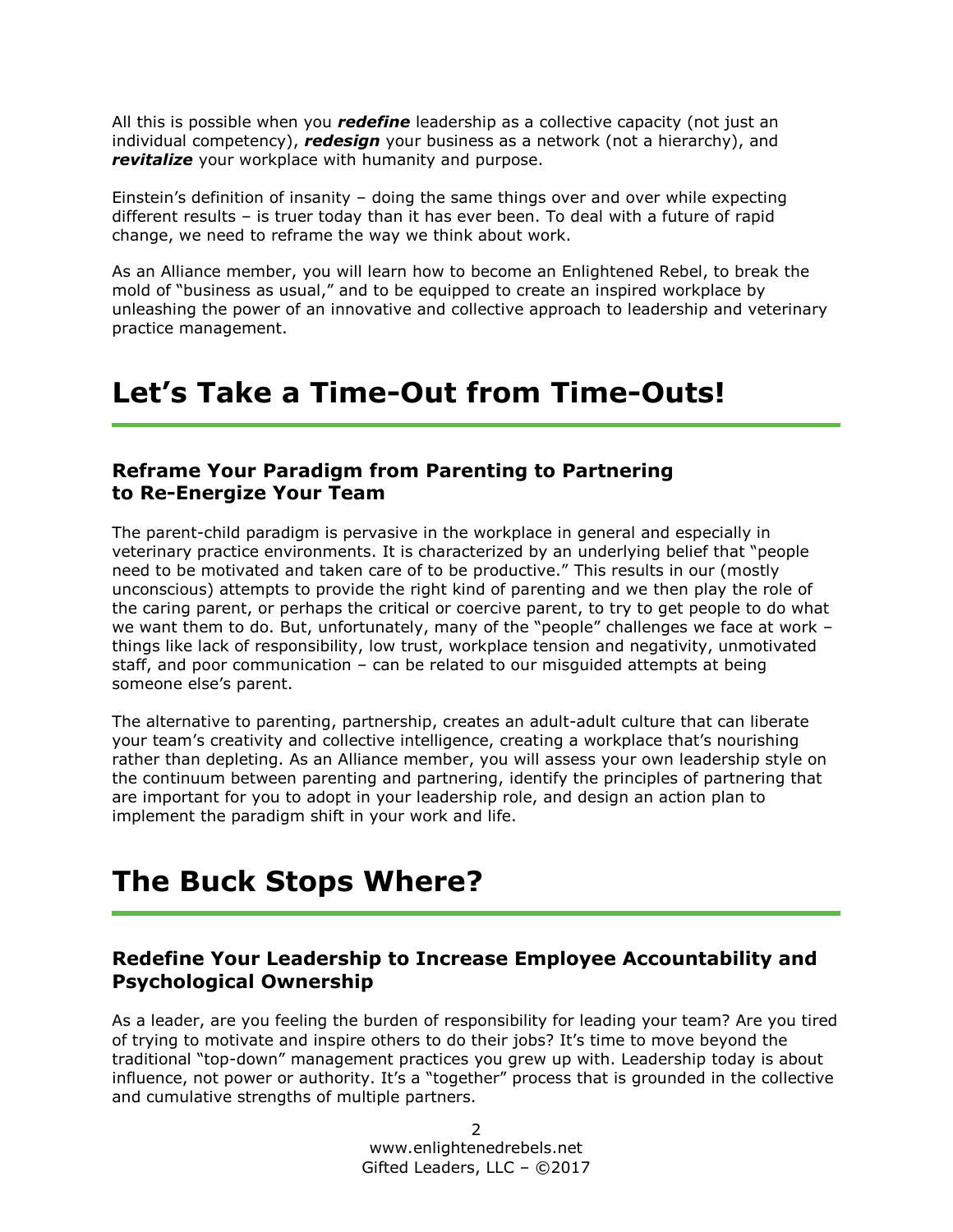As an Alliance member, you will examine a new, collective definition of leadership and determine how it impacts your role as a positional leader in your practice. You will reflect on the personal attributes and skills necessary for success and formulate specific objectives to "redefine leadership" within your practice.

### **Pyramids Belong in Egypt – Not in Your Practice!**

#### **Redesign Your Business to Improve Communication and Team Effectiveness**

It's time to question how we have done business. The hierarchical approach to running a business is perfectly designed to create many of the painful challenges and frustrations that we experience in our daily work life. We need a fundamentally different approach to how we structure our businesses and organizations. We need to design a flexible, interdependent network of teams, share power and control, and move away from the rigid pyramidal business structures that we have inherited.

What's specifically needed are new approaches to encourage autonomy, self-management and good decision-making as well as equipping your team with the skills needed to have adult-adult interactions and constructive conflict. As an Alliance member, you will consider where your business falls on the continuum between hierarchy and network and what might be getting in the way of team effectiveness. Based on your practice's unique challenges, you will choose one or two immediate "next steps" to focus on when you return to work.

# **Are We Having Fun Yet?!**

### **Revitalize Your Workplace to Increase Employee Engagement and Keep Your Best Staff**

Work should be fun. Work should be something we look forward to every day. Work should be a place where we can express our gifts, talents and experiences. Work should be a place to partner with others to make a difference. Work should be a place you feel empowered. Work should be a place where you can be yourself.

For these things to happen, practice leaders must pay particular attention to the human experience within the workplace and, in particular, they must intentionally balance the drive for task completion and getting things done (i.e. the "what" and "when") with a focus on process and relationship building (the "how" and "why"). This is often overlooked in busy workplaces. As an Alliance member, you will analyze what a commitment to individual employee wholeness and wellness looks like for your practice and outline specific ways that you can enhance employee engagement.